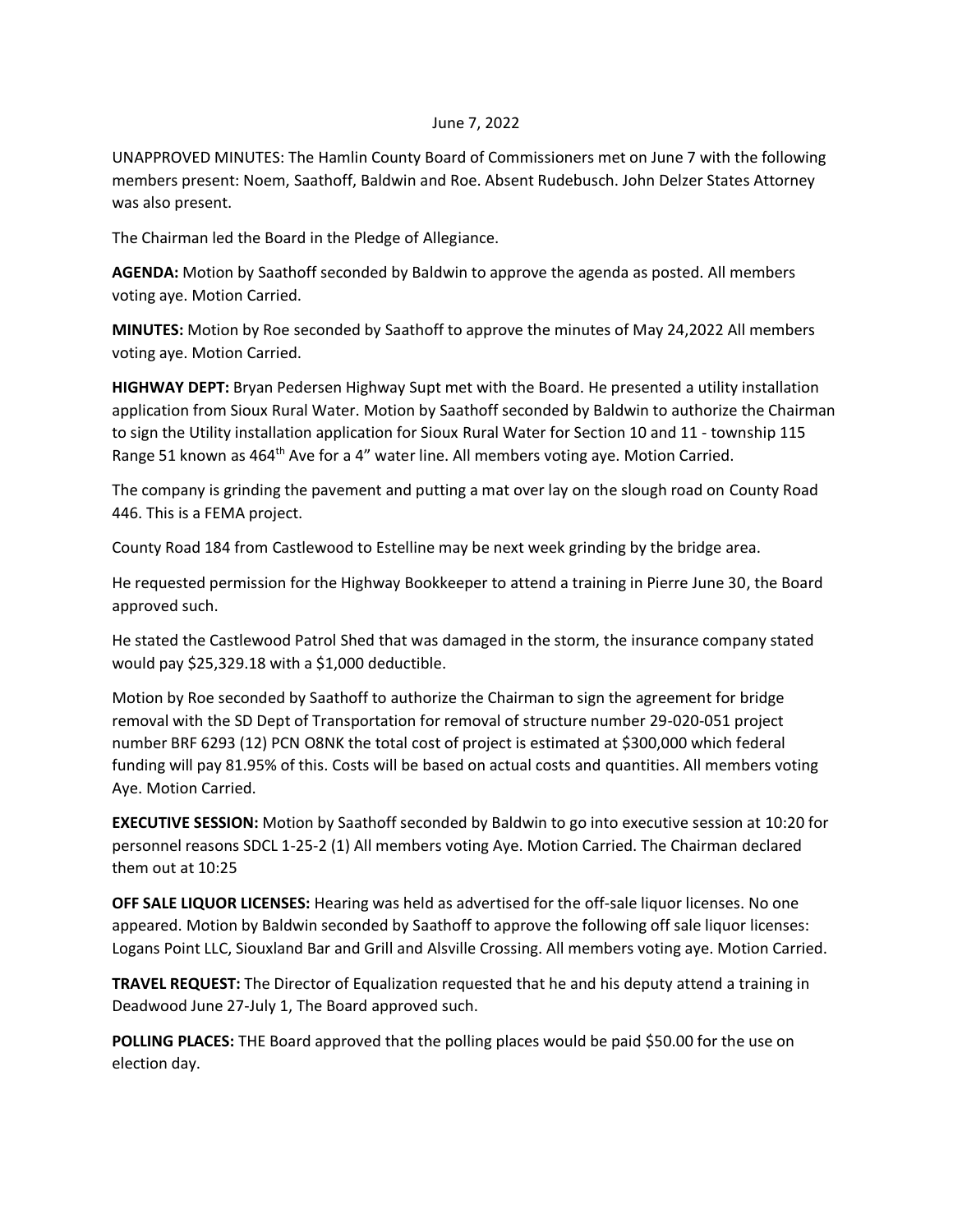**EMERGENCY & DISASTER:** David Schaefer Emergency & Disaster Director met with the Board to give an update on the disaster situation. The County government **will not** be receiving any FEMA assistance because the amount of damage for the county government did not come up to the amount needed. The amount is after insurance is paid. FEMA will be working with Castlewood City to help pay for the company hired to clear out trees and debris from city streets not private property. FEMA will provide grants or loans to businesses. Houses do not qualify for such and will have to rely on insurance. FEMA has been in the County this week.

**SUPPLEMENT BUDGET:** Motion by Saathoff seconded by Roe to supplement the sheriff's budget (101- 211-311) for \$1,384.31 from a Highway Safety Grant. All members voting Aye. Motion Carried.

**SHERIFF:** The Board met with Tayt Alexander, Chief Deputy Sheriff to request the department limits that more than one deputy go to certain things that are small and do not require more than one to help with the situation because of the cost of gas.

**PUBLIC COMMENT:** No public comment was received.

**FUEL QUOTES:** June 6 in Lake Norden Diesel Hamlin County Farmers Coop \$4.67 Farmers Union \$4.64 June 6 in Hazel Diesel Hamlin County Farmers Coop \$4.67 Farmers Union \$4.64 All quotes do not contain certain taxes.

**HAYTI TOWN SHERIFFS AGREEMENT:** Motion by Saathoff seconded by Roe to authorize the Chairman to sign the non-emergency call answering agreement between the City of Hayti and Hamlin County for a yearly total of \$1,415.12 which will go to the Watertown Dispatch Center effective Jan. 2023 – Dec. 2025 All members voting Aye. Motion Carried. Hayti Town had already signed such agreement

**ROBERTS COUNTY JAIL CONTRACT:** Motion by Roe seconded by Saathoff to authorize the Chairman to sign the contract with Roberts County for jail service at the amount of \$100.00 per day for each prisoner if needed. All members voting Aye. Motion Carried.

**CANVASSING BOARD:** The Board appointed the States Attorney, Register of Deeds and Treasurers Clerk to act as the canvassing board for the Primary Election.

## **CLAIMS PAID:**

COMMISSIONERS: Jay Baldwin mileage 10.92 Dakotan publishing 199.50 Hamlin County Publishing 369.76 Leland Roe mileage 16.80 Montgomery Title Prof service 369.50 Douglas Noem mileage 31.50 Larry Saathoff mileage 50.40 Total Gross salaries for complete dept 5400.00 benefits 1271.99 Total Commissioners expense 7720.37

ELECTIONS: Dakotan publishing 408.75 Election Systems supp 1805.60 Hamlin Co. Coop gas 38.44 Hamlin County Publishing 785.32 McLeods Printing supp 54.17 Office Peeps supp 177.44 Total Election expense 3269.72

COURT: Carmen Bremmon interpretor 150.00 mileage 50.40

AUDITOR: Hamlin Co Farmers Coop gas 66.71 ITC phone 50.60 PMB state access 21.68 total gross salaries for complete dept 5393.90 benefits 412.63 Total Auditors expense 5945.52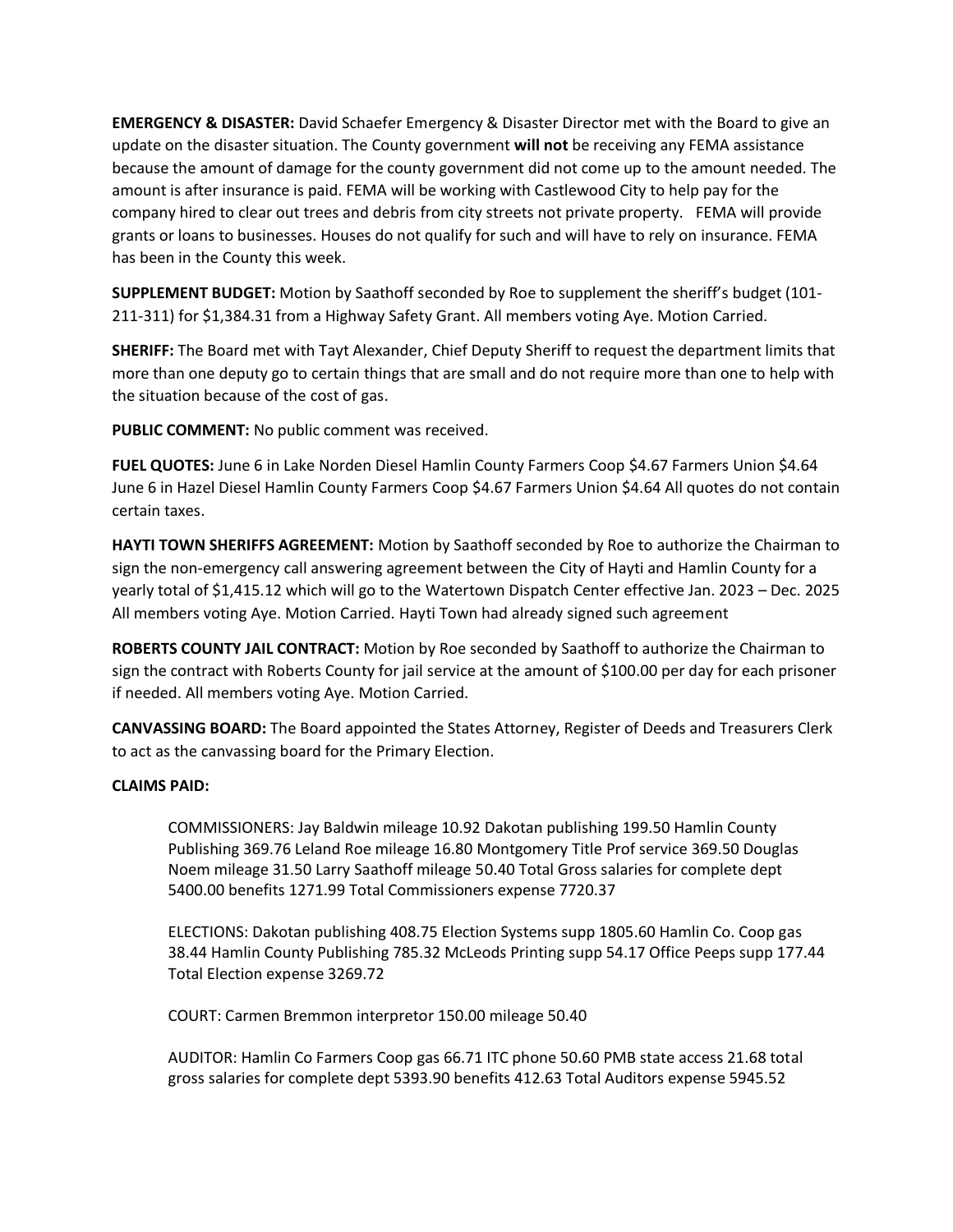TREASURER: Connecting Point repairs 10.00 ITC phone 98.00 PMB state access 21.66 Total gross salaries for complete dept 8671.22 benefits 2455.33 Total Treasurers expense 11,256.21

POSTAGE: Quadient postage 700.00

STATES ATTORNEY: Delzer Law Secretary 750.00 ITC phone 85.57 Total gross salaries for complete dept 5569.00 benefits 1614.73 Total States Attorney expense 8019.30

COURTHOUSE MAINT: Culligan water 113.50 Dust Tex floor mats 87.69 DVL Fire repairs 967.73 Efraimson Electric repairs 14,376.21 Hamlin County Farmers Coop supp 60.95 gas 25.42 Hayti Town water & sewer 47.50 Hillyard supp 63.00 ITC internet 43.09 Total gross salaries for complete dept 3170.00 benefits 1420.80 Total Courthouse Maint expense 20,375.89

DIRECTOR OF EQUALIZATION: Hamlin Co Farmers Coop gas 99.35 Ramkota Lodging 770.00 Gayleen Rothenberger travel 210.00 Chris Schafer travel 194.00 Total gross salaries for complete dept 7920.00 benefits 2389.21 Total Director of Equalization expense 11,582.56

REGISTER OF DEEDS: Hamlin Co Farmers Coop gas 66.72 ITC phone 55.85 Microfilm Imaging rental 345.00 Office Peeps supp 35.13 PMB state access 21.66 Total gross salaries for complete dept 6383.94 benefits 871.42 Total Register of Deeds expense 7779.72

VETERANS SERVICE: ITC PHONE 119.66 SDVSOA registration 50.00 dues 50.00 Total gross salaries for complete dept 950.00 benefits 129.70 Total Veterans Service expense 1299.36

SHERIFF: A&D Graphics repairs 85.00 supp 375.00 AP Auto repairs 238.73 Estelline Community Oil gas 756.18 Galls supp 625.45 Hamlin Co Farmers Coop repairs 62.25 gas 521.27 ITC phone 258.05 the Lodge travel 406.00 Tristin Molitor travel 94.00 Safe Life supp 340.20 SD DOT gas 1095.36 Total gross salaries for complete dept 29,330.80 benefits 8092.68 Total Sheriffs expense 42,280.97

JAIL: Prairie Lakes blood tests 255.00

GENERAL 911: H-D Electric towers elec. 94.83 ITC trunking charge 374.33

CORONER: fee 159.00 benefit 12.16

LIEAP: Interlakes Community Action worker 339.75 ITC phone 53.05

NURSE: Total gross salaries for complete dept 3152.00 benefits 1079.94 Donna Eide travel 14.00

EXTENSION: Carrie Boyd 4-H camp 50.00 Hamlin Co Publishing 93.50 ITC phone 99.50 Capital One -Wal Mart supp 43.63 total gross salaries for complete dept 3252.00 benefits 2173.16 Total Extension expense 5711.79

WEED: Avera drug testing 63.00 Connecting Point repairs 62.00 H-D Electric bldg. elec 51.17 Hamlin Co Farmers Coop Supp 2.50 Gas & Diesel 714.41 Hamlin Building Center supp 58.06 ITC phone 94.50 Office Peeps supp 65.52 Total gross salaries for complete dept 3796.72 benefits 1167.18 Total Weed expense 6075.06